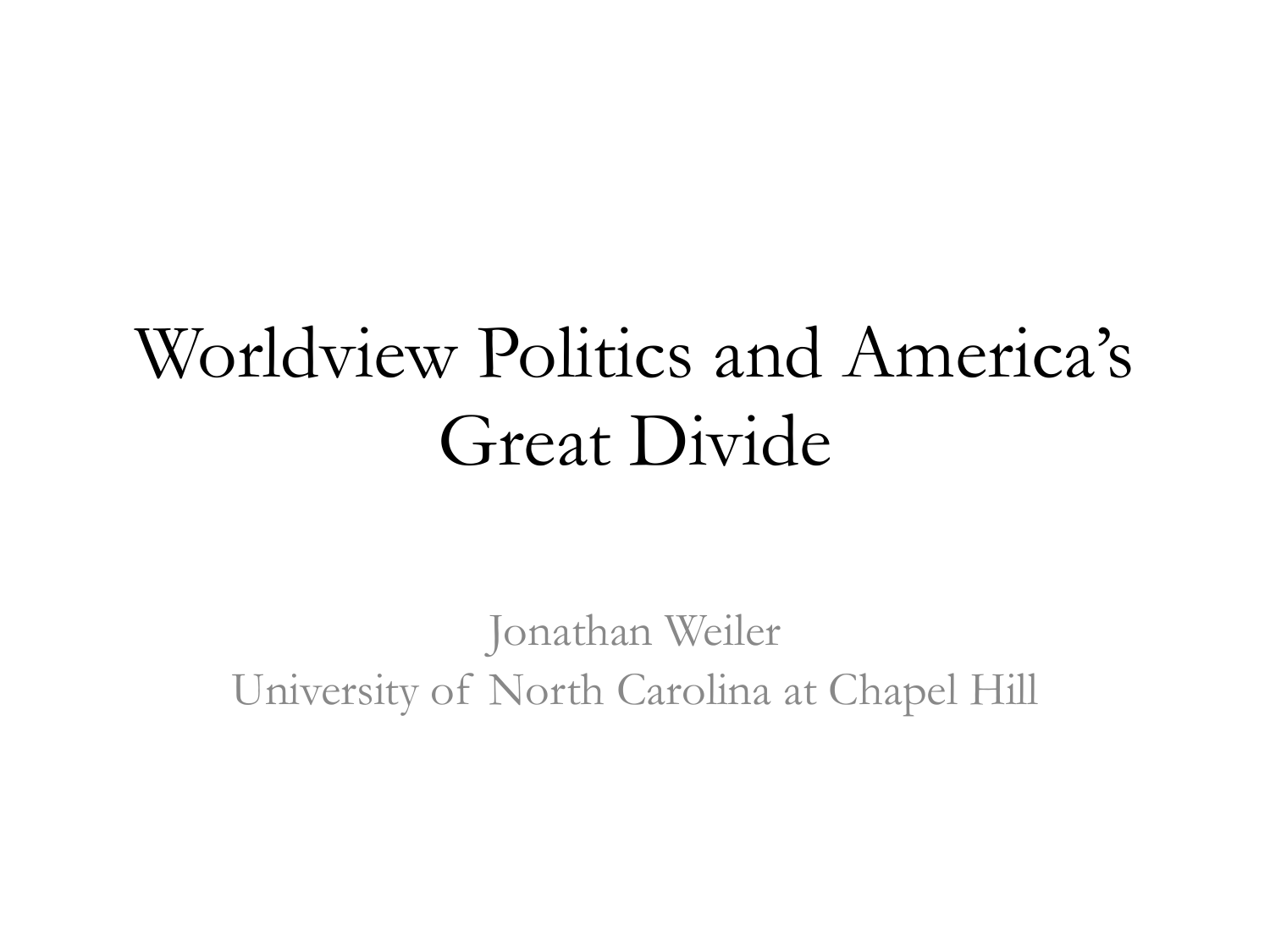### Divided by a Pandemic?

#### **August 2020 CBS News Poll**

Do you think the number of deaths from Covid-19 is acceptable or not acceptable

Democrats – 90 percent unacceptable, 10 percent acceptable

Independents 67 percent unacceptable, 33 percent acceptable

Republicans – 43 percent unacceptable, 57 percent acceptable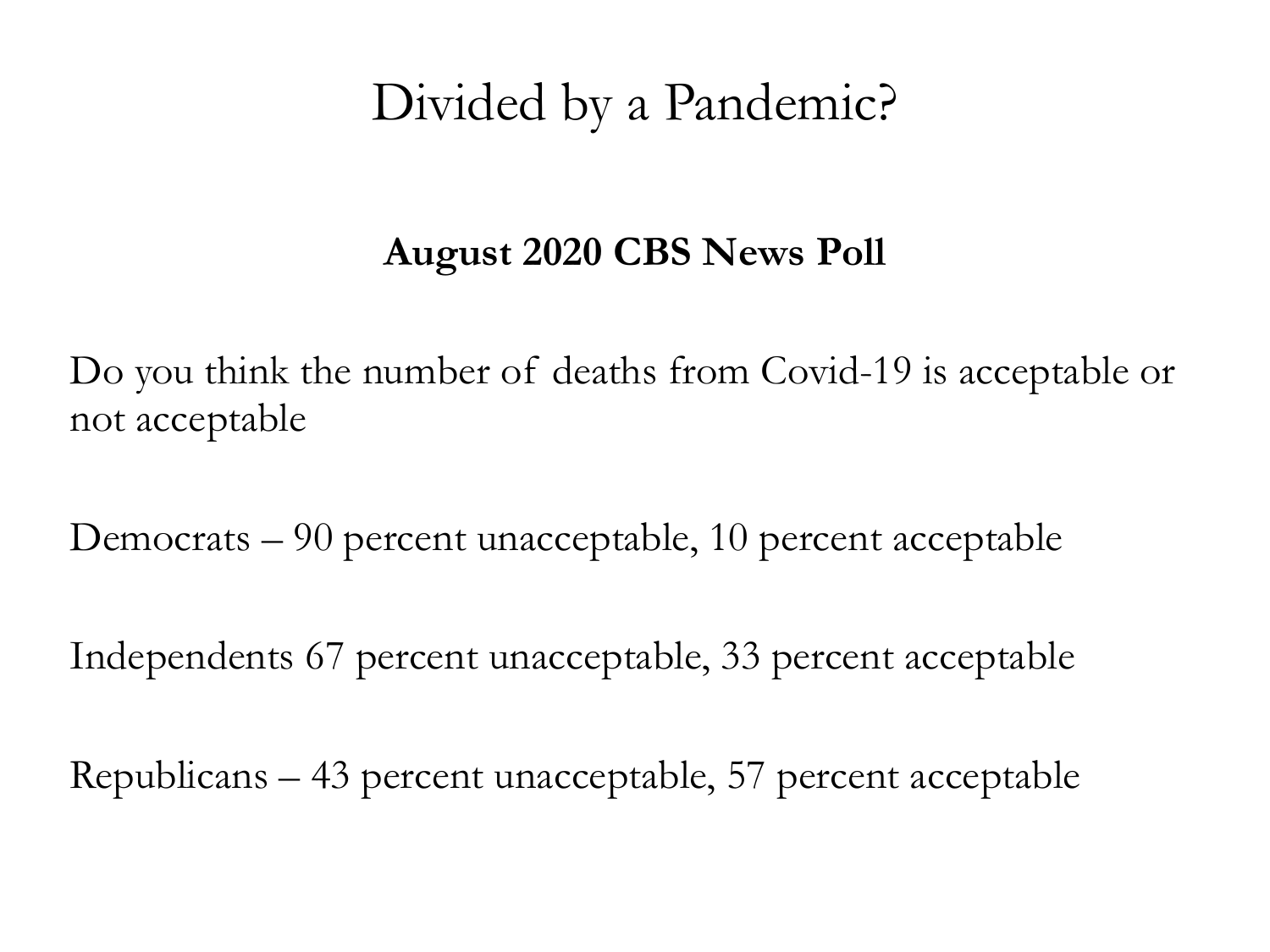#### It Didn't Have to Be This Way: Support for Covid Mitigation Policies, by Party, April 2020

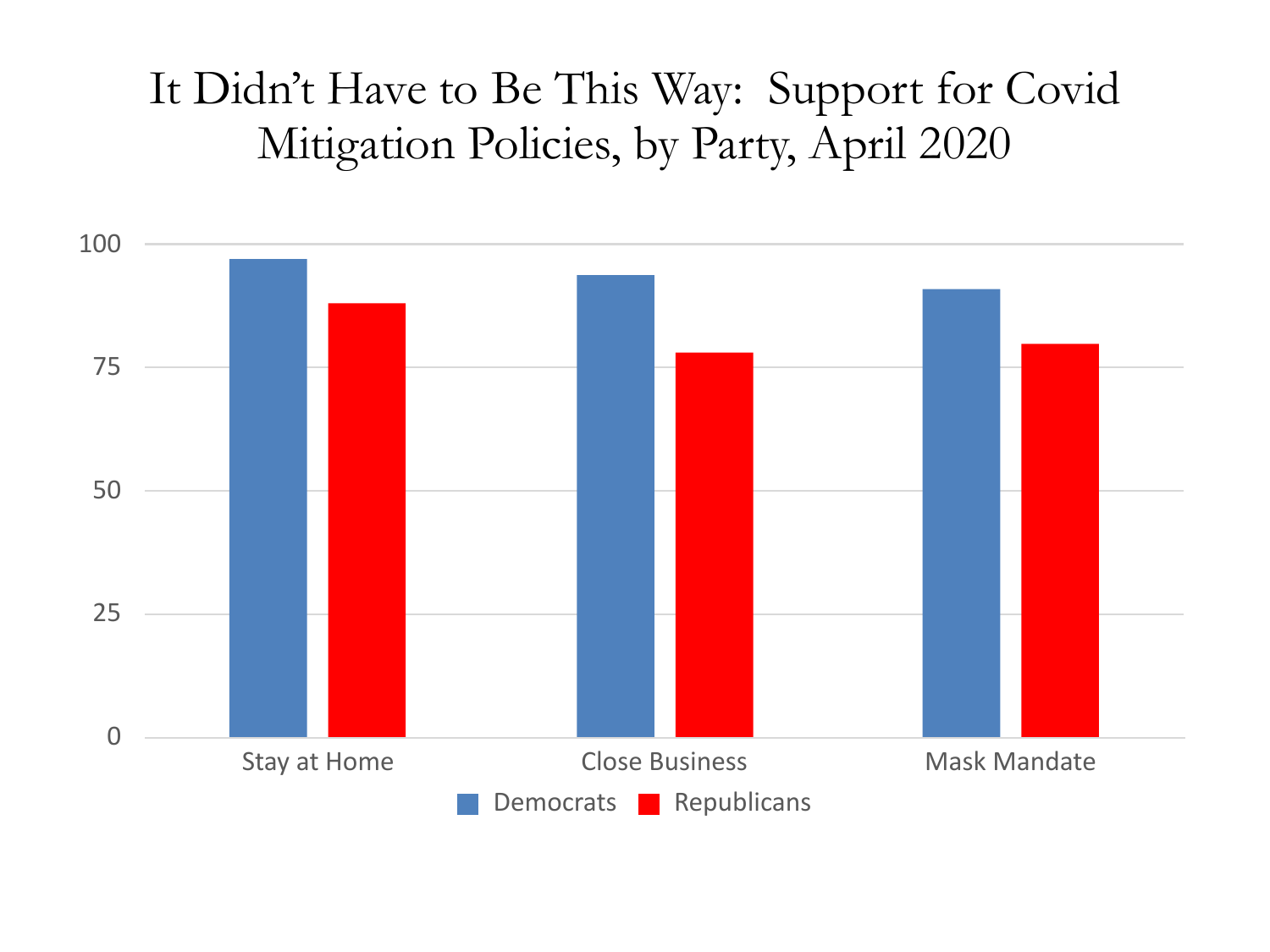#### But Hyper-partisanship Produced This: Support for Covid Mitigation Policies, by Party, September 2020

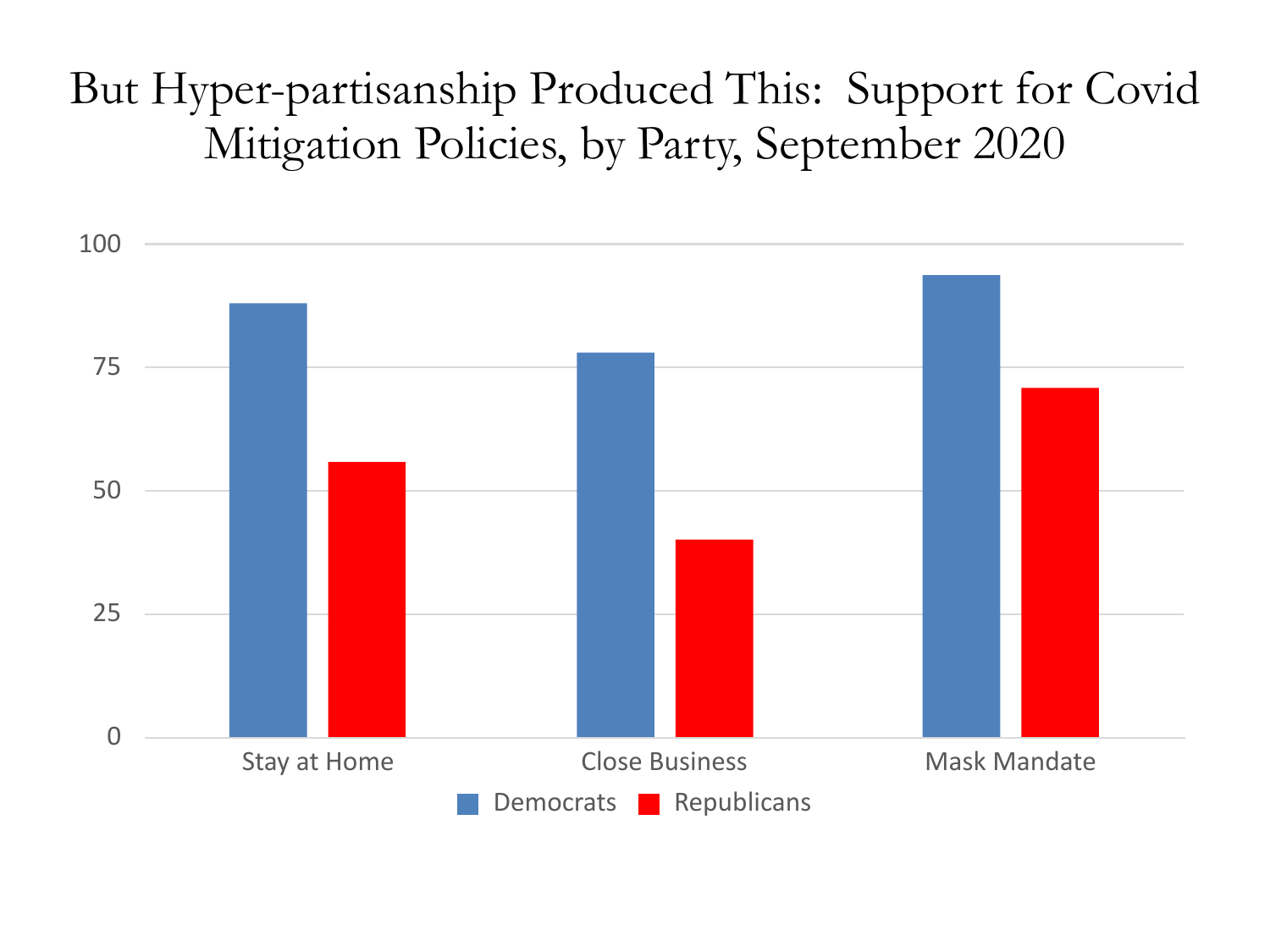#### Percent Either Somewhat or Very Concerned About Getting Seriously Ill From Covid, by Party

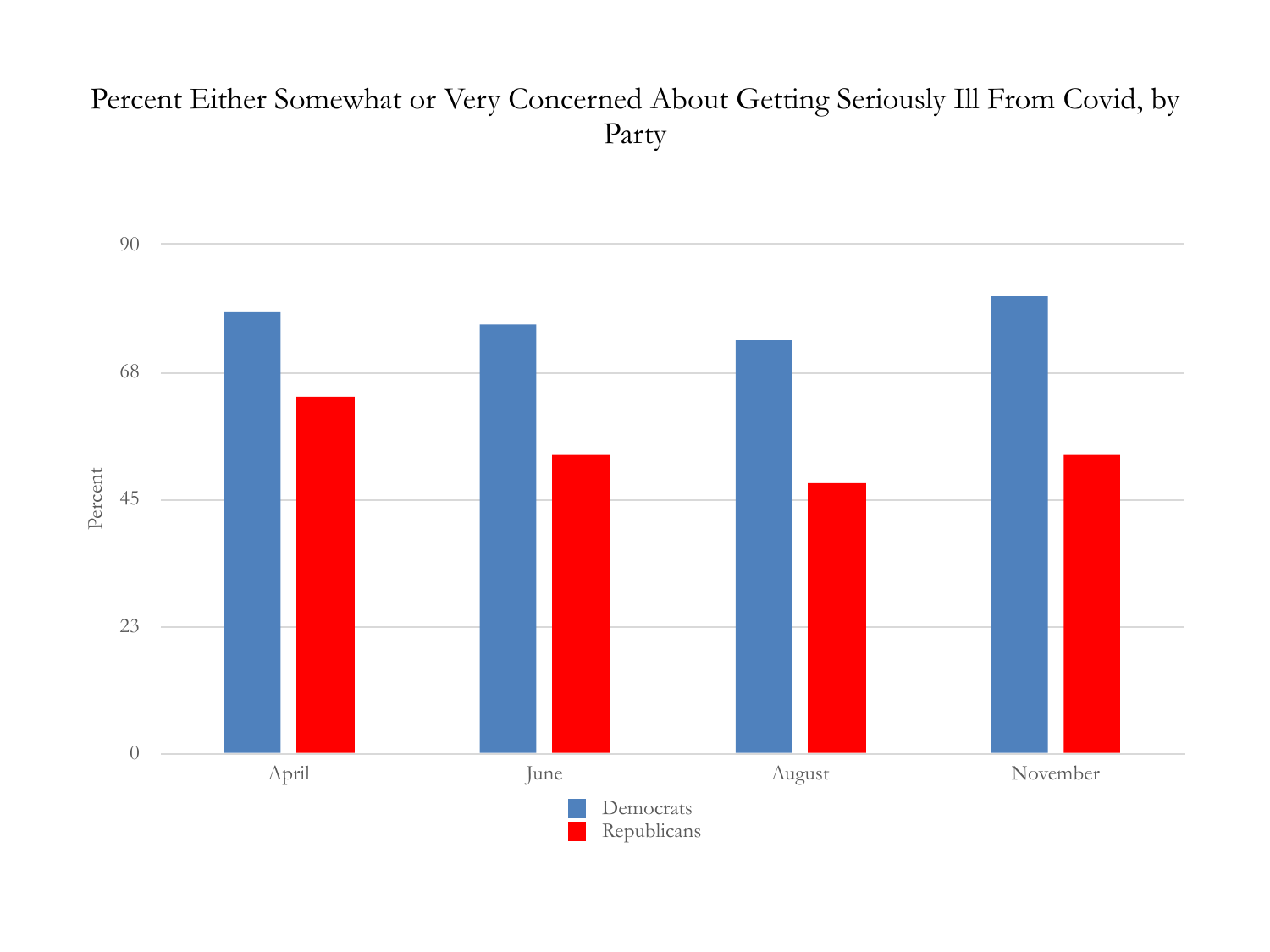#### Perceptions of Virus as more like a Bad Flu or Potentially Deadly Disease, by Party, June versus November 2020

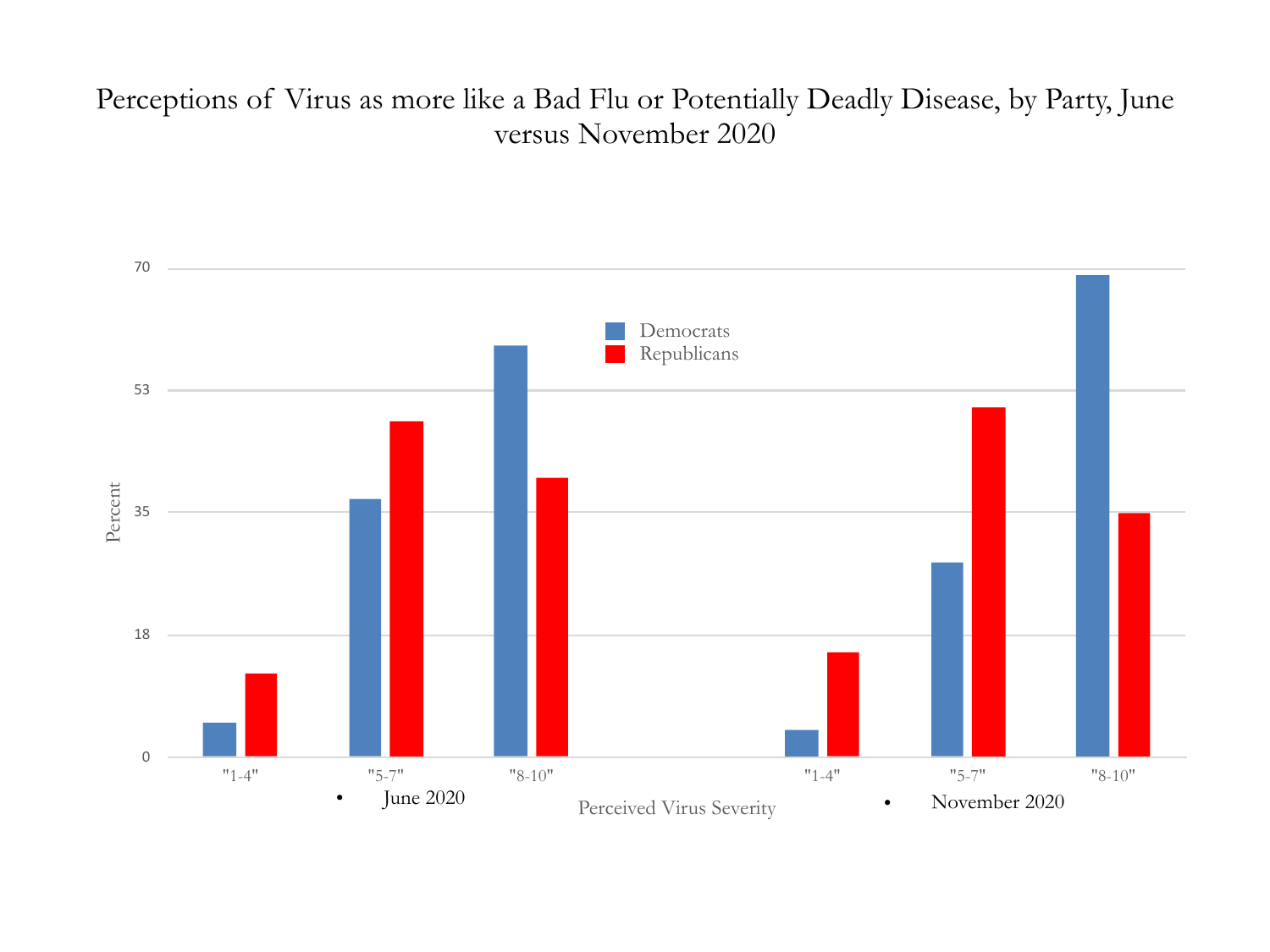#### Percent Wearing Masks and Percent Voting for Donald Trump, by State

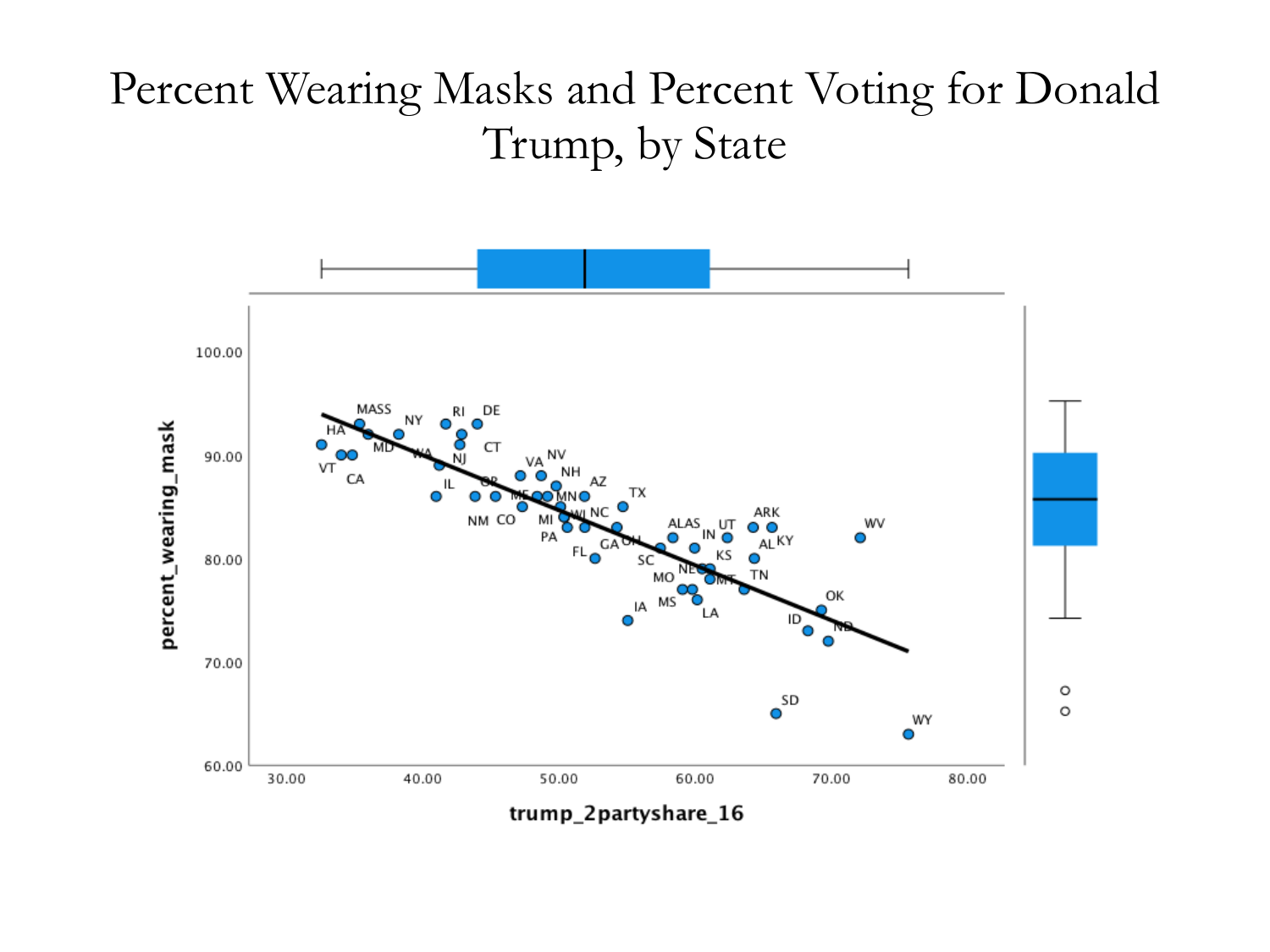#### Number of Infections and Percent Voting for Trump, by State

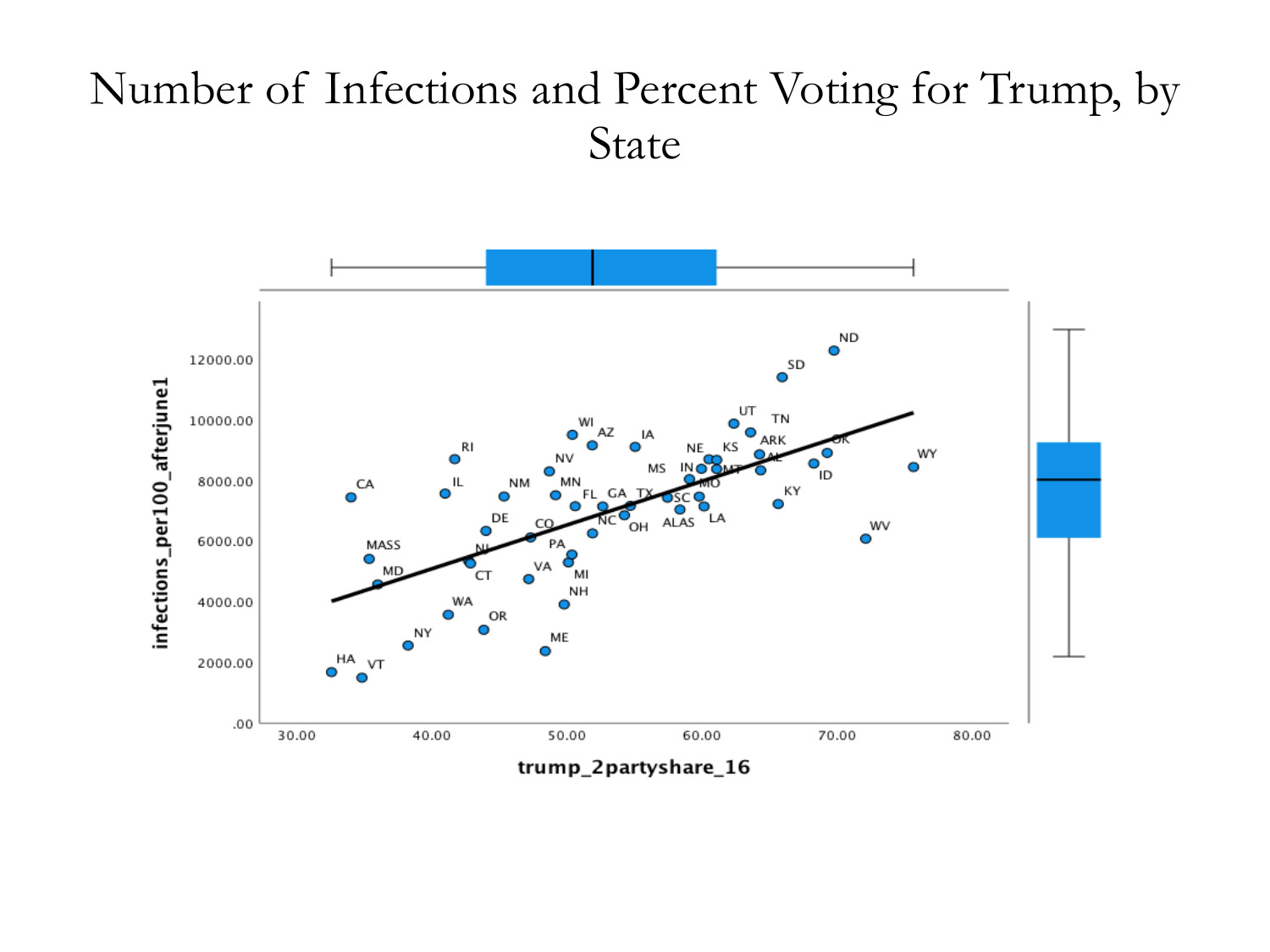## What is going on?

Crises used to bring Americans together.

Yet we are more polarized than ever when it comes to fighting something that has cost us more than 500,000 lives.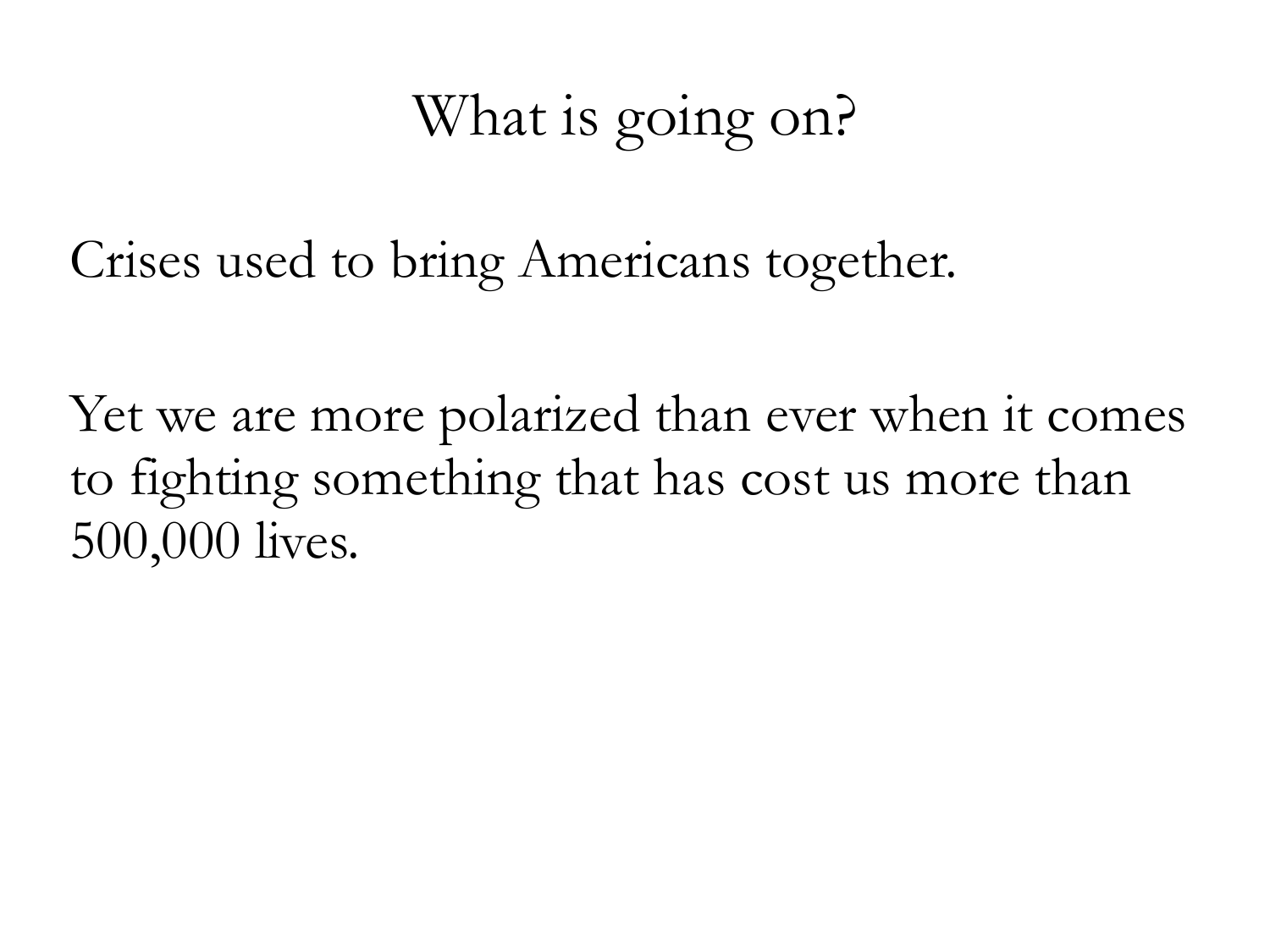

### Central to the answer is understanding what is at the root of the division between Republicans and Democrats.

Mix that together with some inept leadership and you end up with more than 30 million sickened by Covid and 500 thousand dead.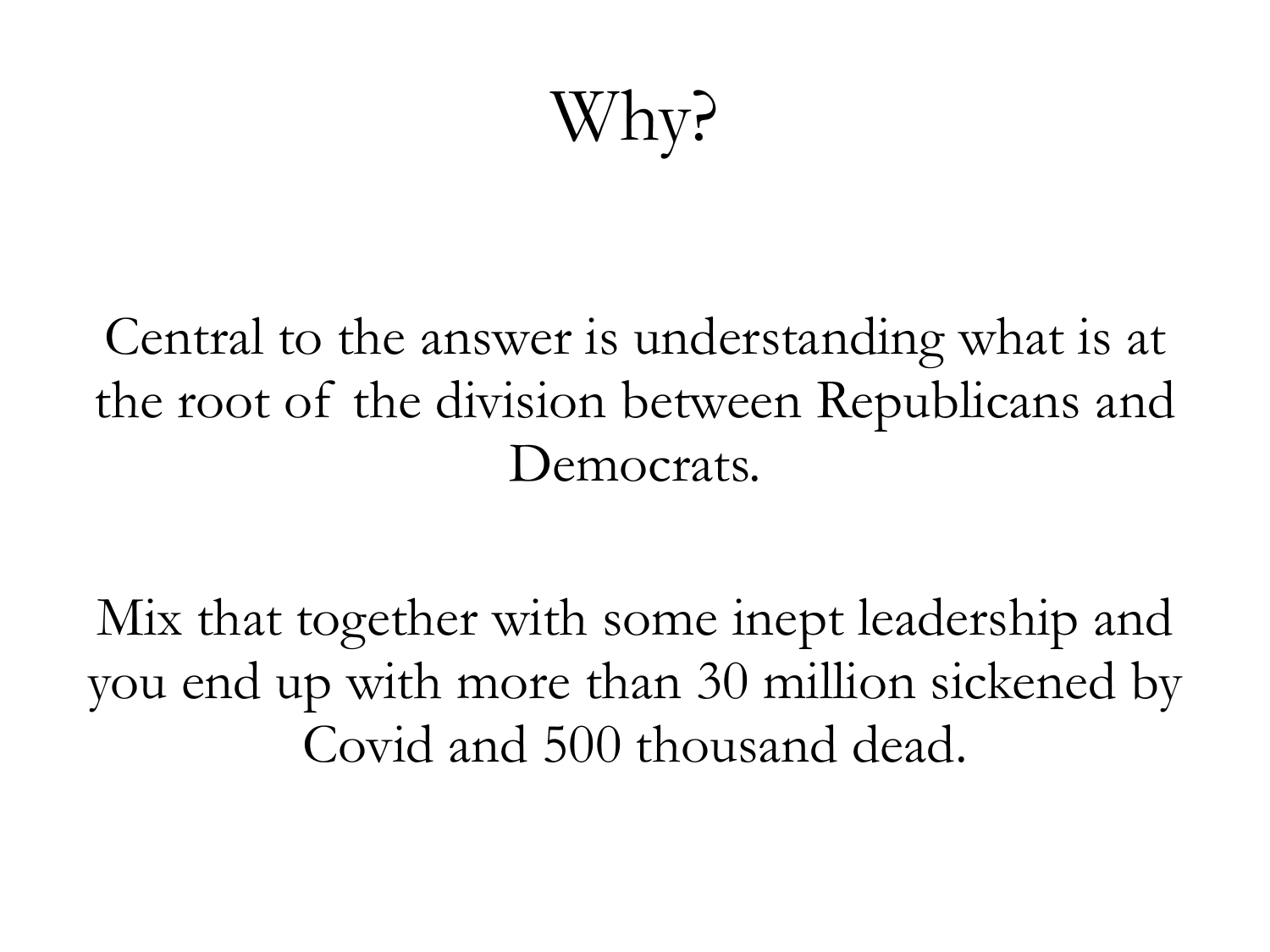# "The Snake" (Excerpt) Oscar Brown, Jr.

On her way to work one morning Down the path along side the lake A tender hearted woman saw a poor half frozen snake His pretty colored skin had been all frosted with the dew "Oh well," she cried, "I'll take you in and I'll take care of you"

\*But instead of saying thanks, the snake delivered a fatal bite\*

"I saved you," cried that woman

"And you've bit me even, why?

You know your bite is poisonous and now I'm going to die" "Oh shut up, silly woman," said the reptile with a grin "You knew damn well I was a snake before you took me in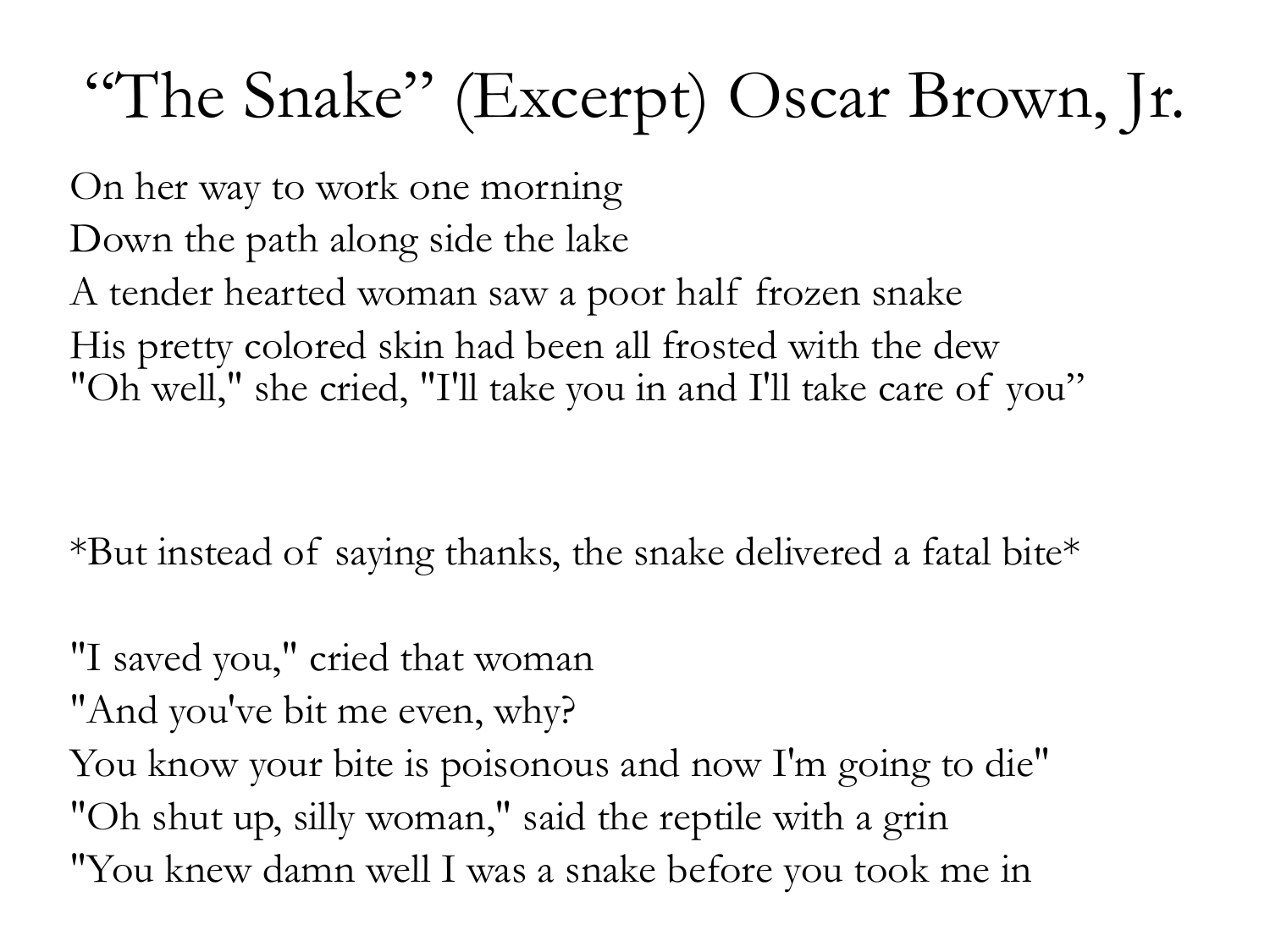# About That Snake

- Is the metaphor a clarion call to common sense? Immigrants and refugees might harm us.
- Or is it a disgusting incitement of prejudice? Immigrants and refugees are people not snakes.

### **The Solution for One Side Creates the Problem for the other**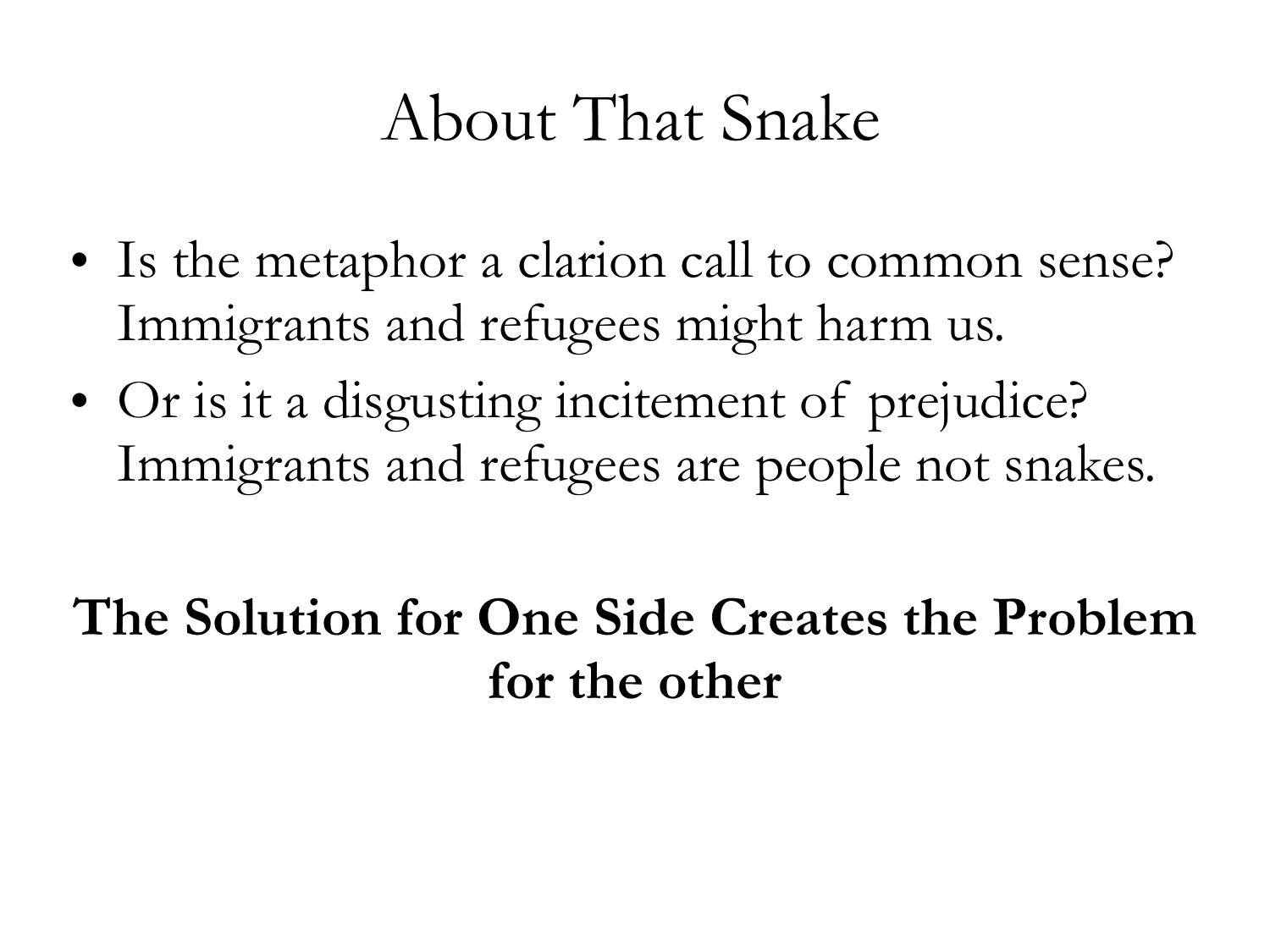### The Issues that Divide the Parties Have Changed

- The New Deal Party Divide **Experience it in your head** 
	- Free Enterprise versus Regulation
	- Business versus Labor
	- Fewer Government Programs versus More Government Programs
- The Worldview Party Divide **Experience it in your gut** 
	- Race
	- Gender Equality
	- Law and Order
	- Sexual Orientation
	- Immigration
	- Terrorism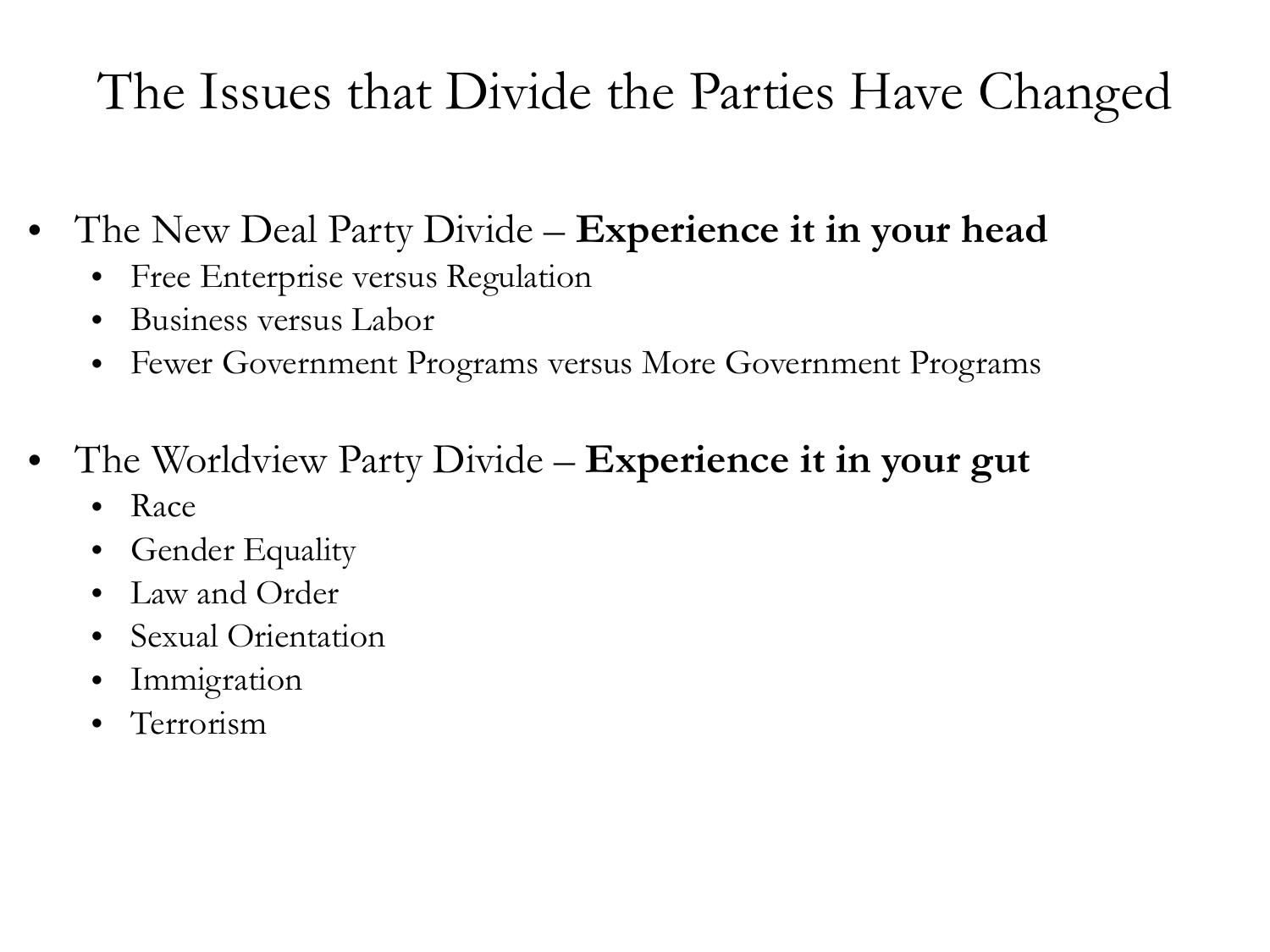# Parties are Coalitions of Groups

### **Republican** vs. **Democrat**

- Race: White vs. Non-white • Gender: Men vs. Women • Religion: Religious vs. Secular • Place: Country vs. City
- Essence: **The traditional vs**. **The novel**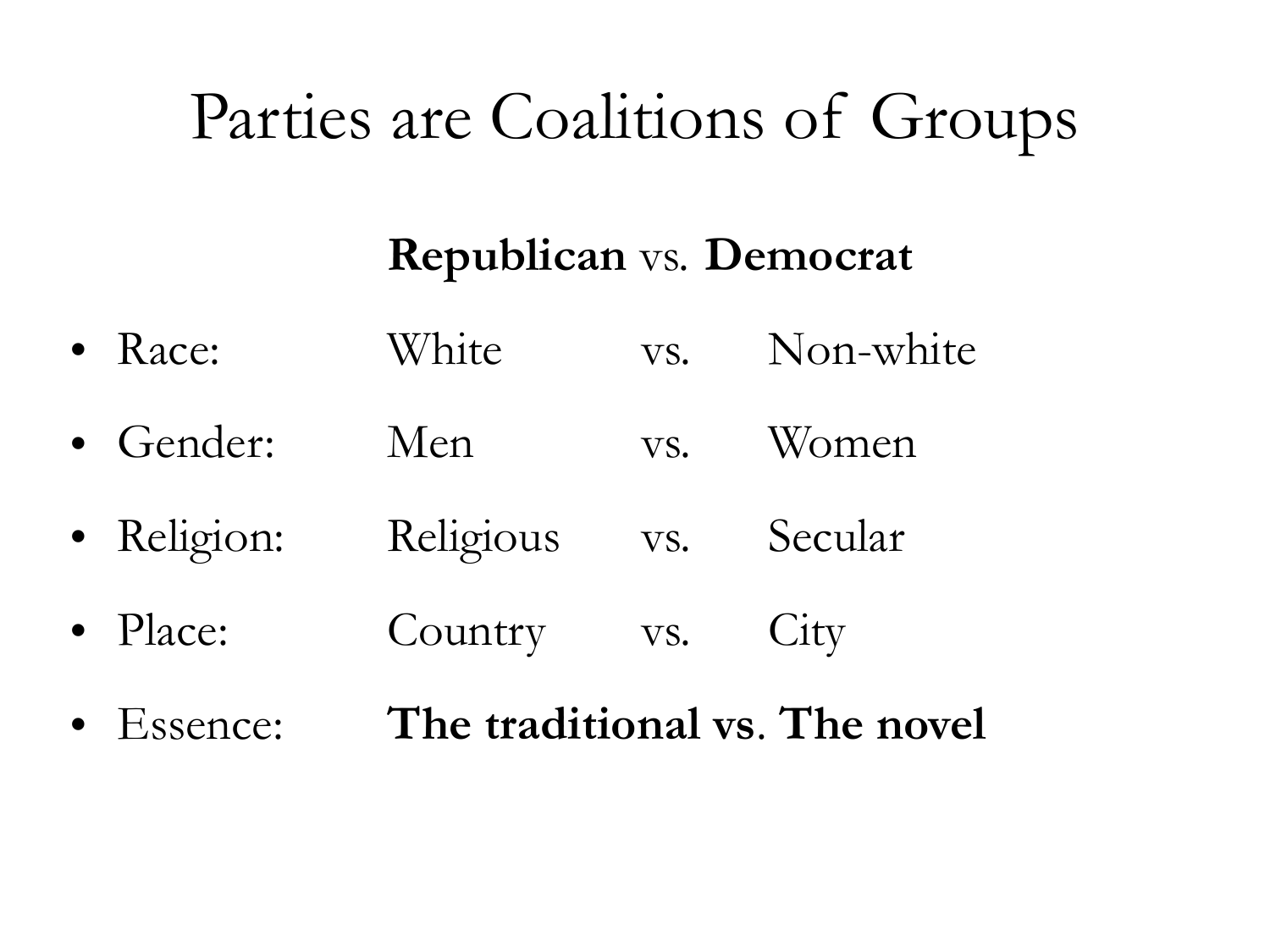### Which Produces Some Very Strange Divides

### **Republican** vs. **Democrat**

- Food: American vs. Ethnic
- Beer: Light Macro-brews vs. Dark Micro-brews
- Family Size: Lots of children vs. Few children
- Vehicles: Big, American vs. Small, Foreign
- Essence: **Traditional** Choices vs. **Novel** Choices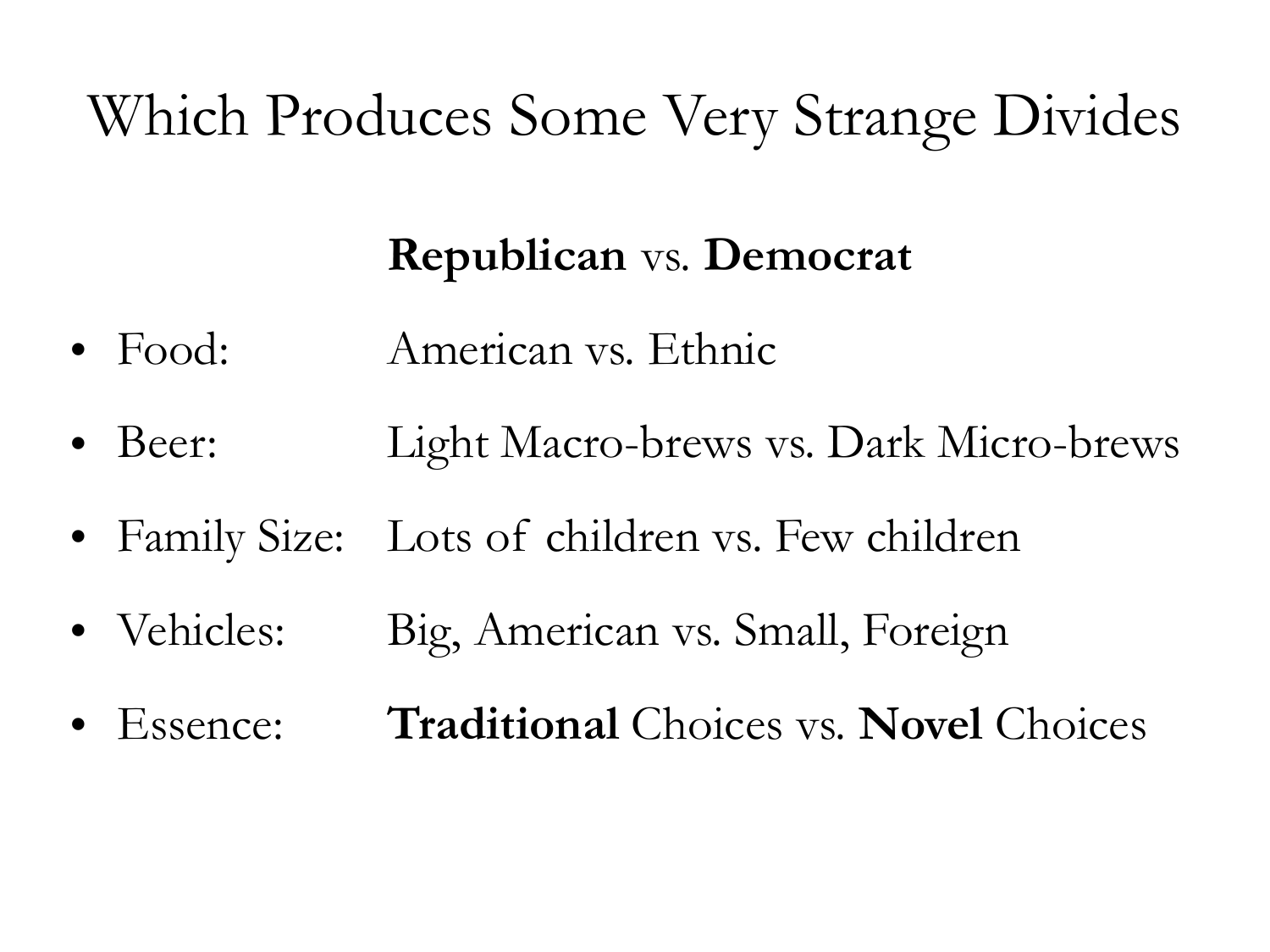# Which Comes Closest to your View

- Our lives are threatened by terrorists, criminals, and immigrants and our priority should be to protect ourselves
- It's a big, beautiful world, mostly full of good people and we must find a way to embrace each other and not allow ourselves to become isolated.

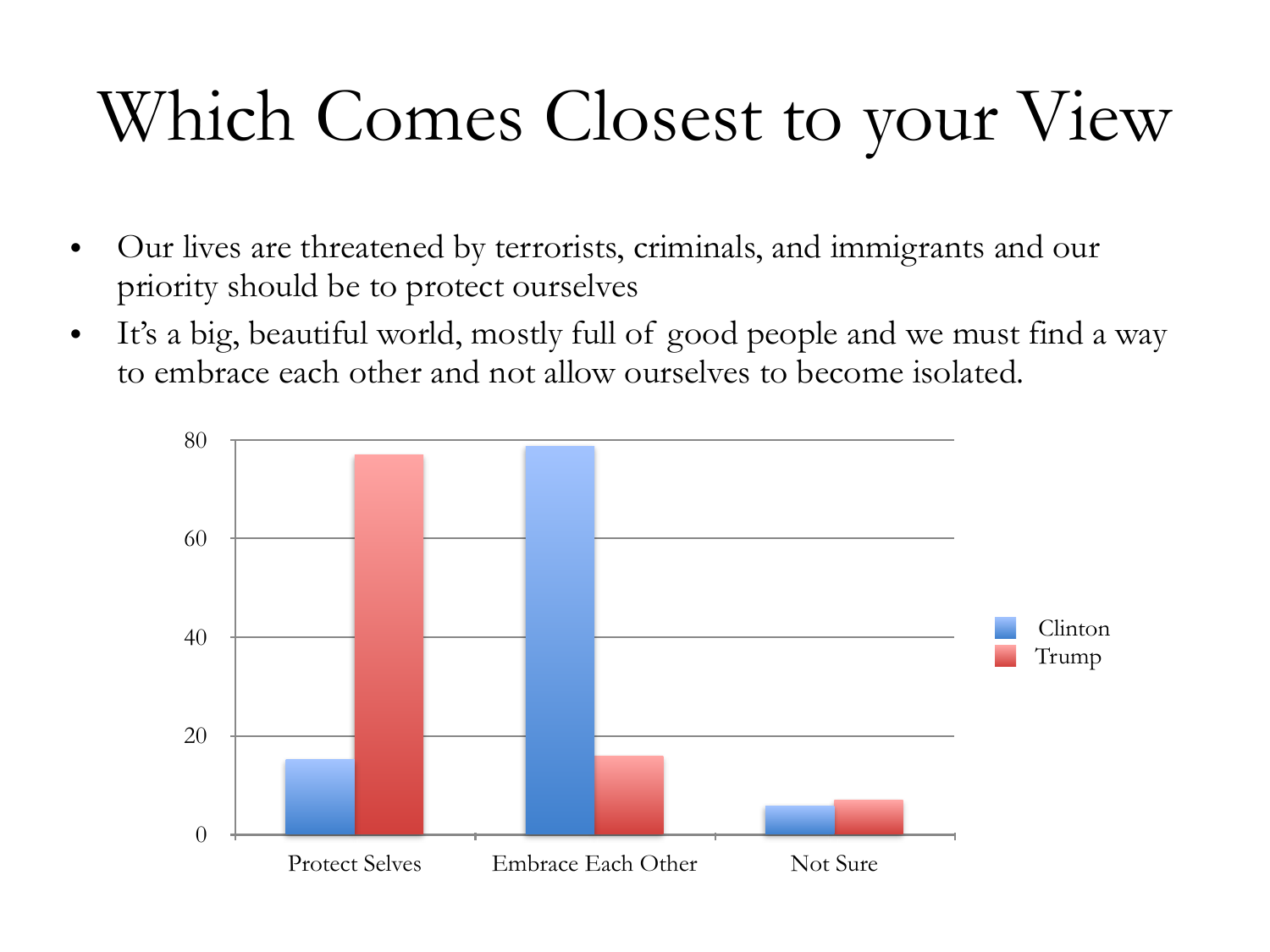# What is a "Fixed" Worldview?

- **Mantra: The World is a Dangerous Place**
- **Follow directions**.
	- Rely on established **hierarchy**. It provides order in a chaotic world.
	- Embrace **traditions** that are tried and true. Make the world predictable.
- **Be vigilant.** Keep **us** safe. Be watchful of **them**  "Them" might be dangerous.
- **Wary** of social change & wary of physical threats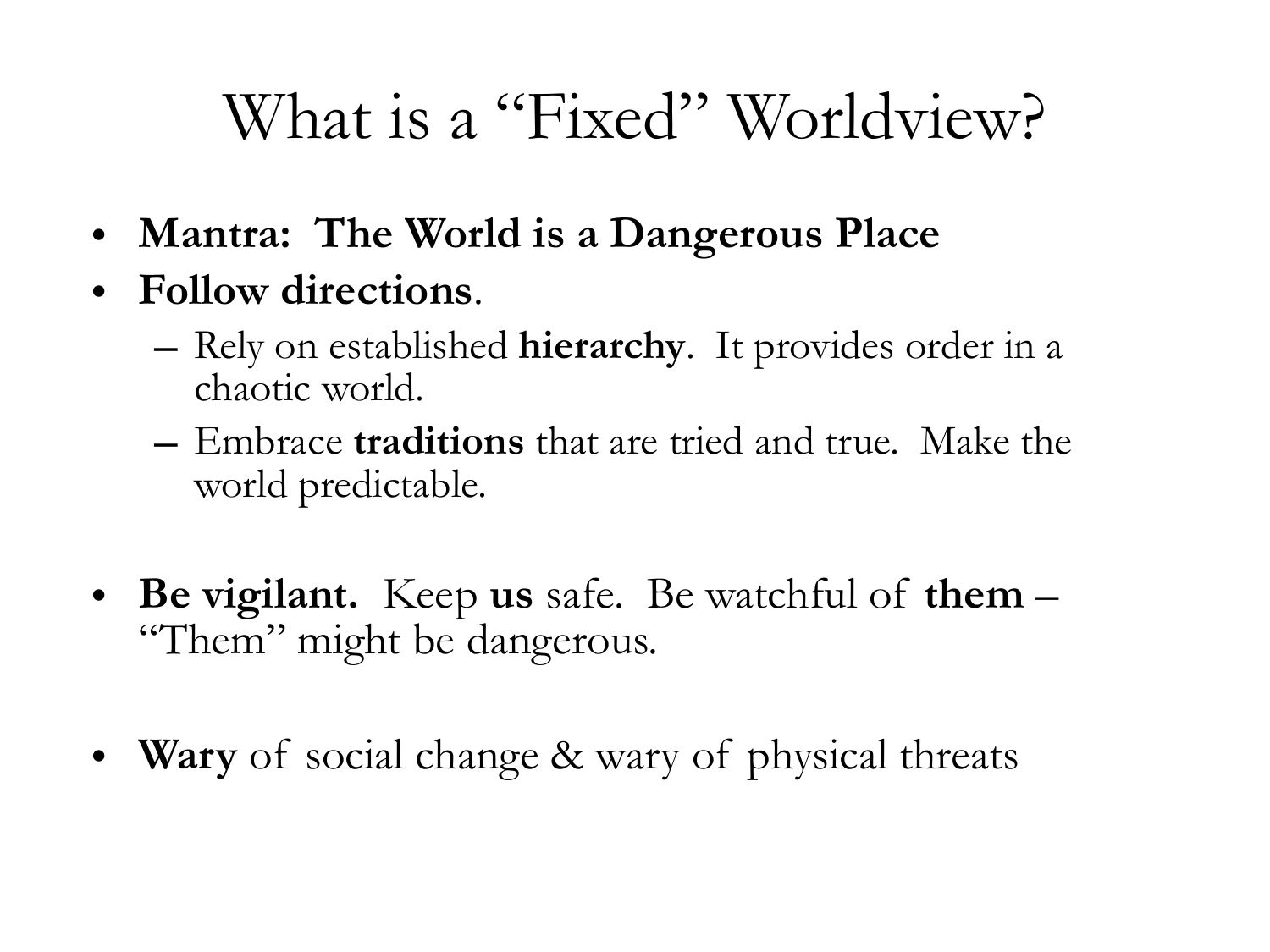## What is a "Fluid" Worldview?

- **Mantra: The World is Fun to Explore**
- **Follow your own path.**
	- Not being so wary allows people to be more **open to new experiences**
	- They can be **unconventional**, flout traditions.
- Embrace social change. Established conventions amount to conformity.
- Favor personal autonomy over community values.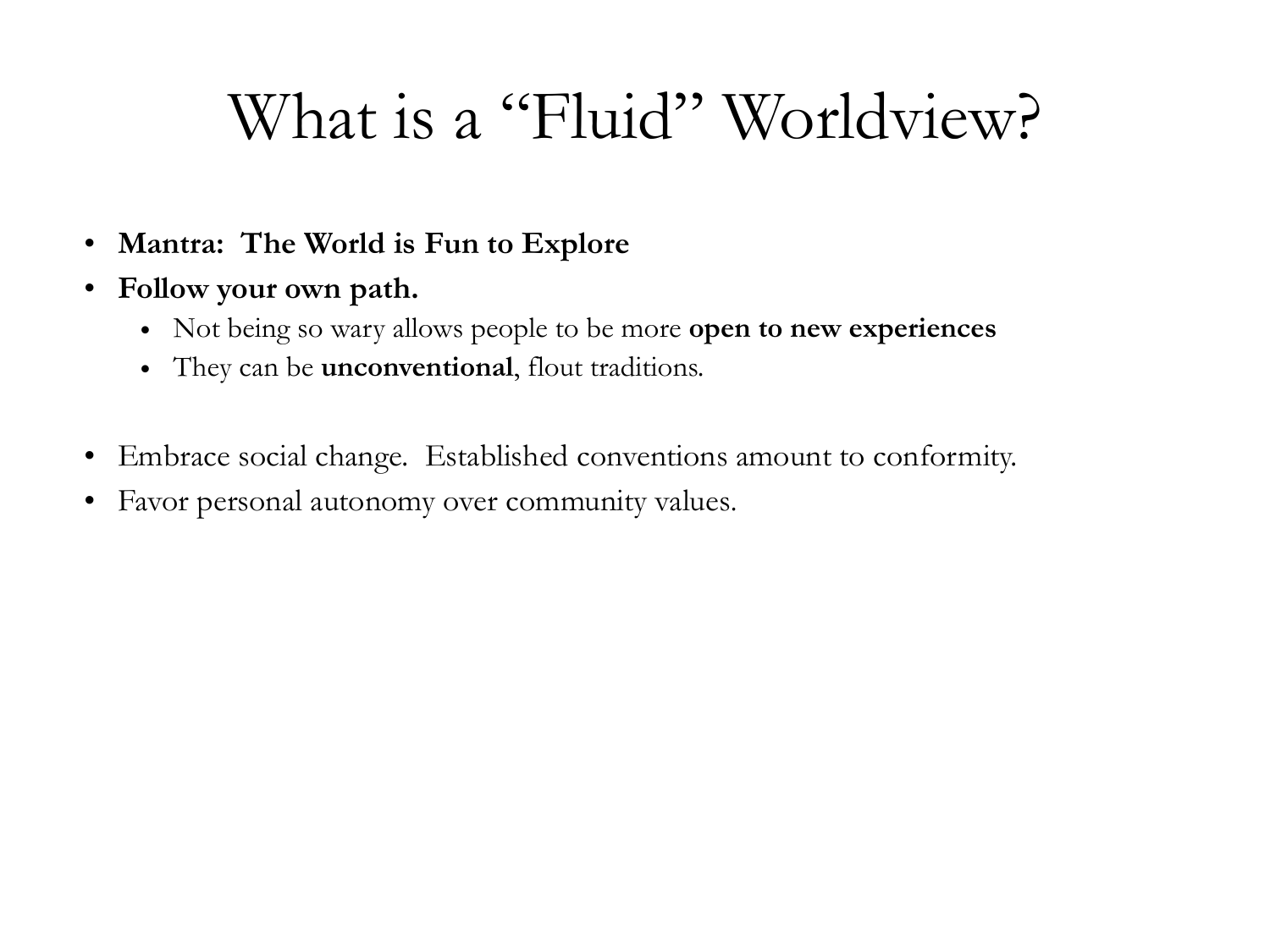# Measuring Worldviews: Fixed vs. Fluid

"Although there are a number of qualities that people feel that children should have, every person thinks that some are more important than others. I am going to read you pairs of desirable qualities. Please tell me which one you think is more important for a child to have."

*Independence or Respect for Elders* Independence (Fluid) Respect for elders (Fixed)

*Curiosity or Good Manners*  Curiosity (Fluid) Good Manners (Fixed)

*Obedience or Self-Reliance* Obedience (Fixed) Self-reliance (Fluid) *Being Considerate or Well-Behaved*  Being Considerate (Fluid) Being Well-Behaved (Fixed)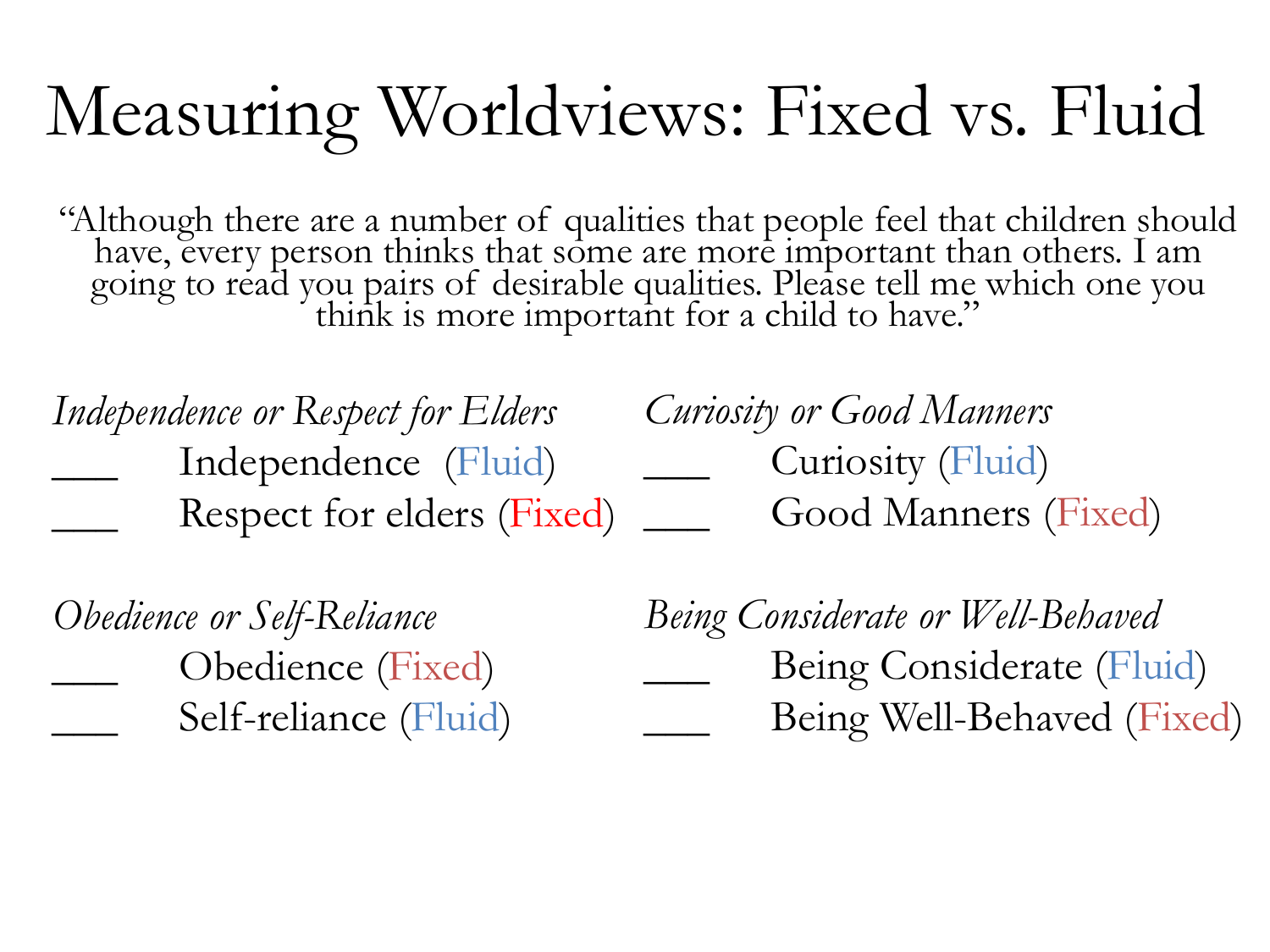### Partisanship by Worldview, 1992 versus 2016

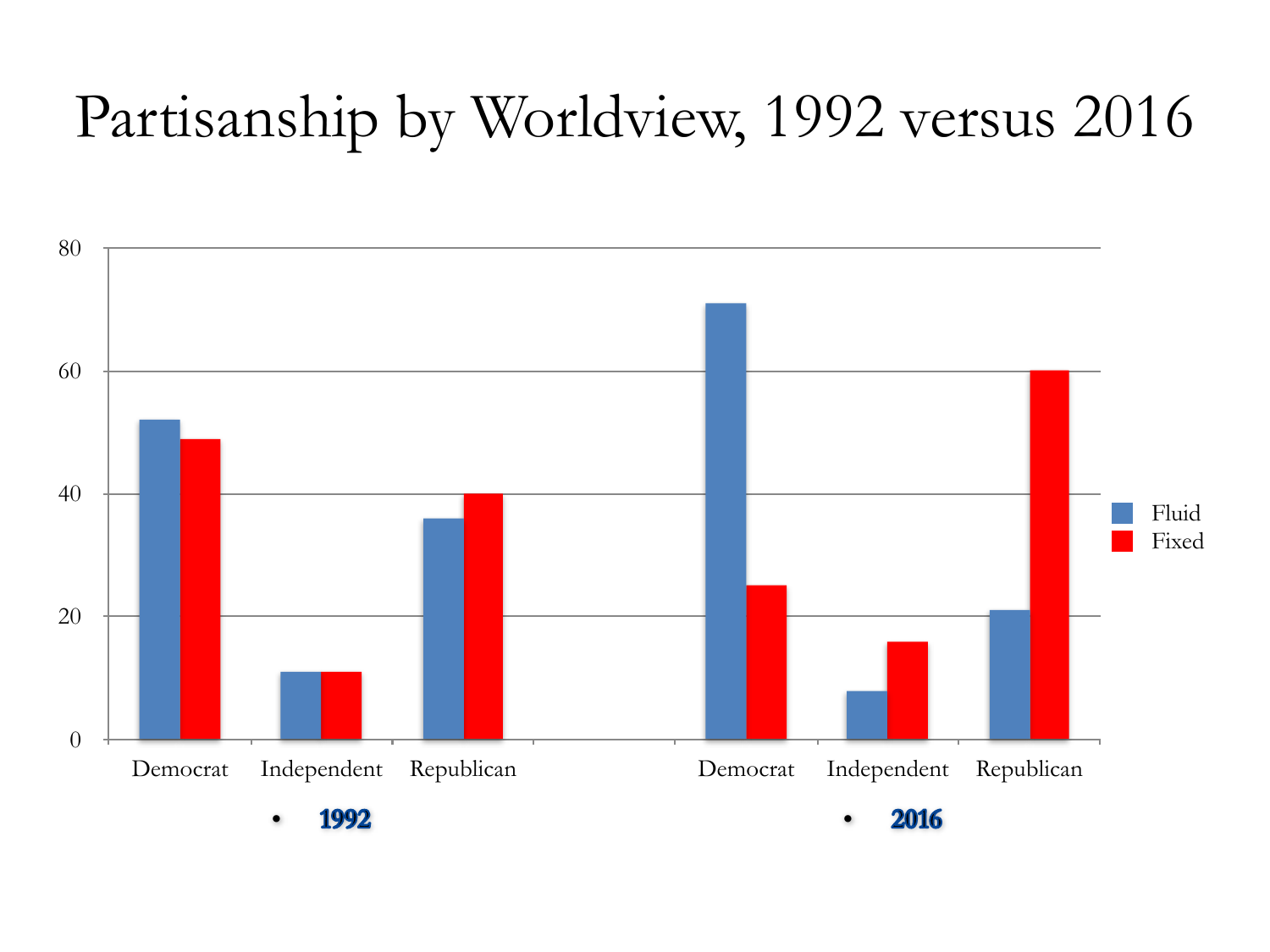# Being "Fixed" or "Fluid" informs people's ideas on the issues that divide us deeply

- Military Intervention
- Racial Attitudes
- **Immigration**
- **Gender Equality**
- Gun Control
- LGBT Issues
- Constitutional Interpretation
- How to Keep the Country Safe from Terrorism
- Support for Civil Liberties

Not only that it causes those on the opposite side of the divide to drink the wrong beer, watch the wrong television shows, and drive the wrong kind of car.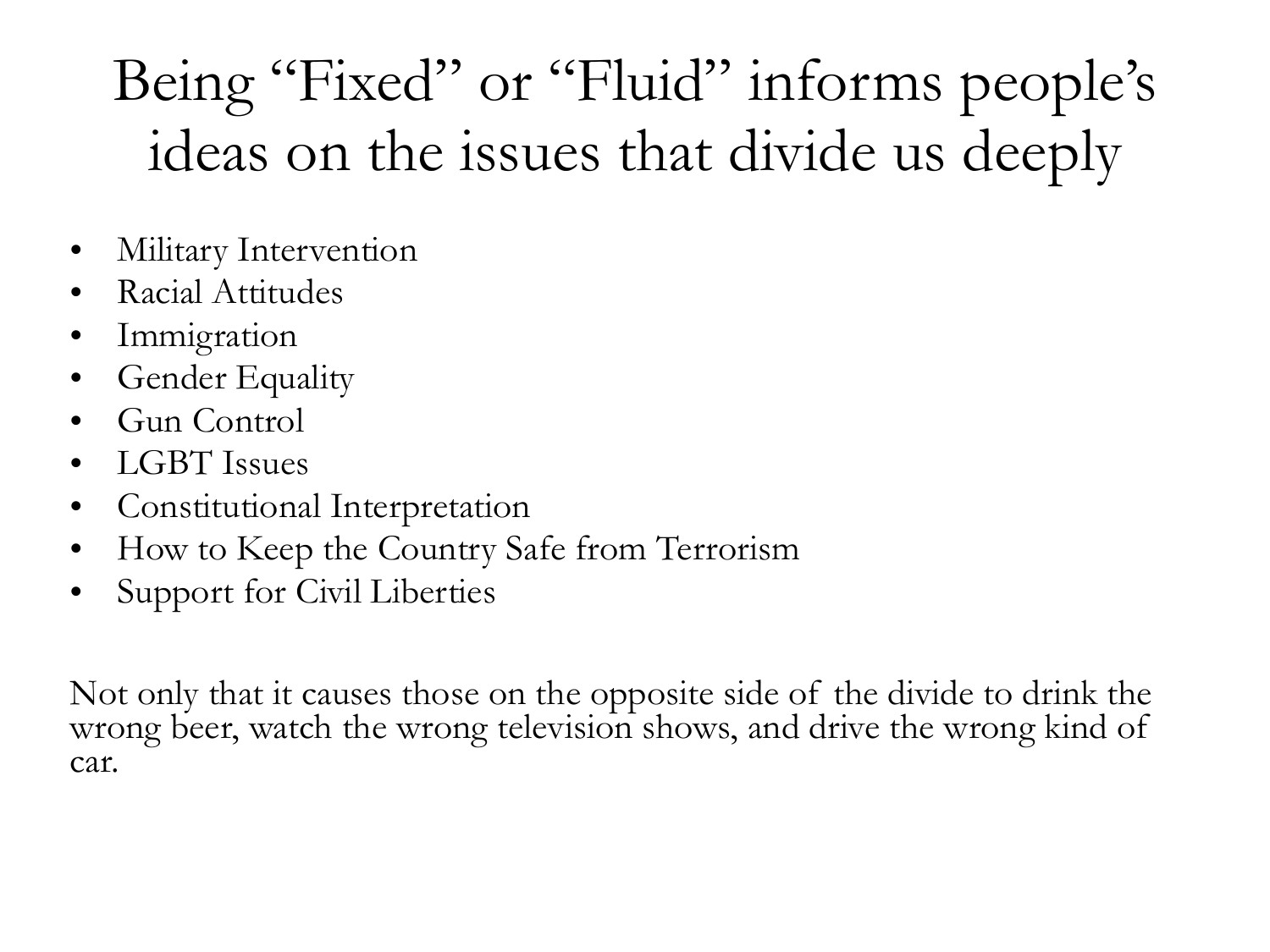# The Other Party is Not Just Disagreeable but Dangerous

• Clear majorities of Republicans and Democrats report the other party makes them feel "afraid", "angry", and "frustrated".

• Majorities also think the other "party's policies are so misguided that they *threaten the nation's wellbeing*."